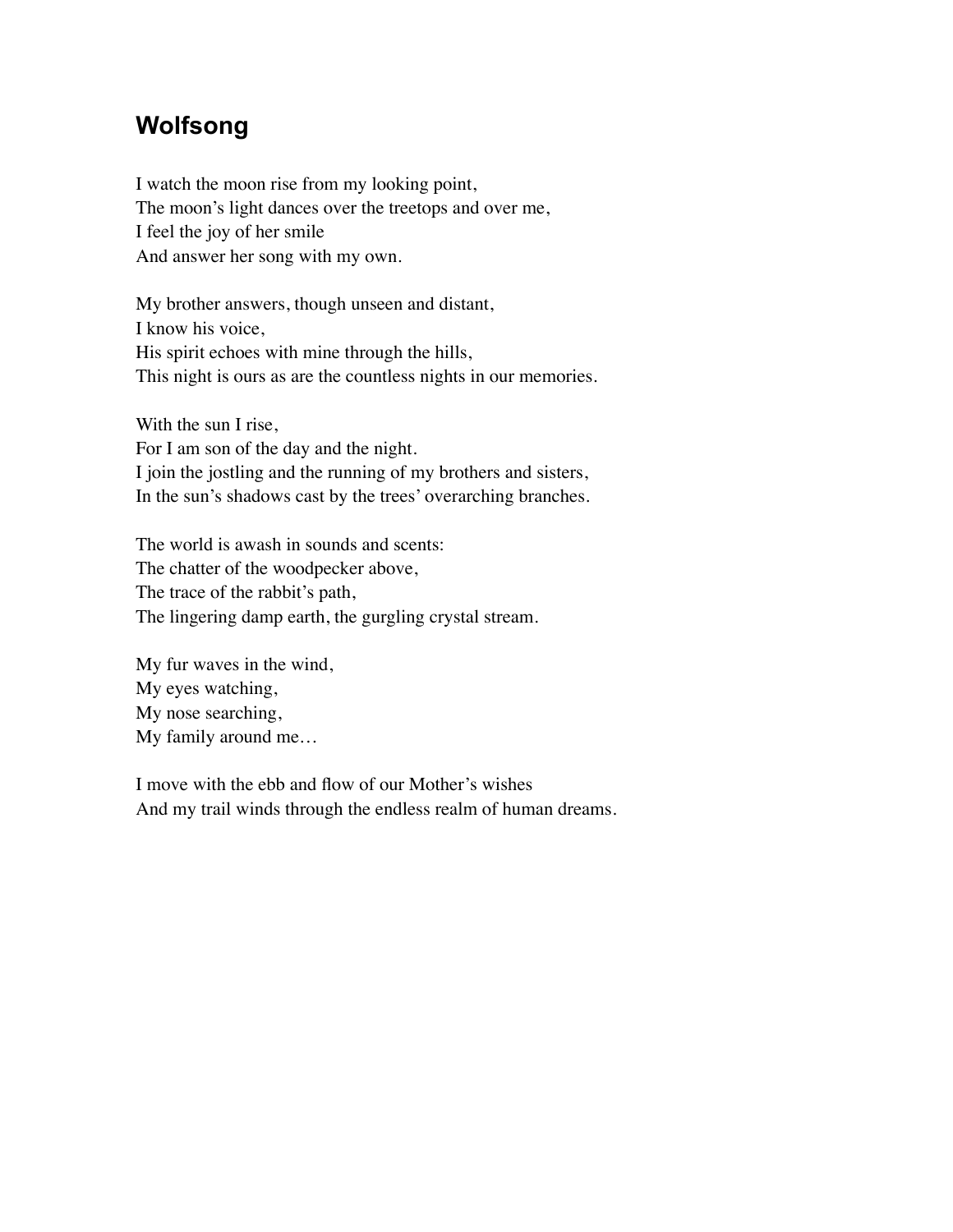## **The City in Winter**

My heel falls heavily onto cement, without echo from the soil underneath I strain to hear above the jackhammers' bite into trolley rails at construction worker hands,

The ground has no life left beneath artificial rock and butchered stone. The once mud and marsh grass, blue herons and golden eagles living, dying, living again, are gone now to elsewhere, to the paths that boots do not tread so harshly or often.

The city pushes at its edges into the waters and seepage of eyes where tears once streamed that people were unafraid to see and acknowledge need without feeling shame.

The city denies dignity to those who think themselves above reproach, and hurtles the hurting under window sills and back alleys. The cold of the winter day does not chill enough to make one feel brave

Nor does the summer sun warm deeper than the skin. I press my hand down into the sidewalk, trying to push through like a sponge, into the mammoth's footprint and the silt where the dinosaur hatched its egg.

The city sells not progress but the empty promise of community.

Walk an open meadow, over a fallen tree, meet generations who walked and breathed and faltered,

And there find a greater sense of belonging

than in the gilded halls of kings and the steel towers of stockbrokers.